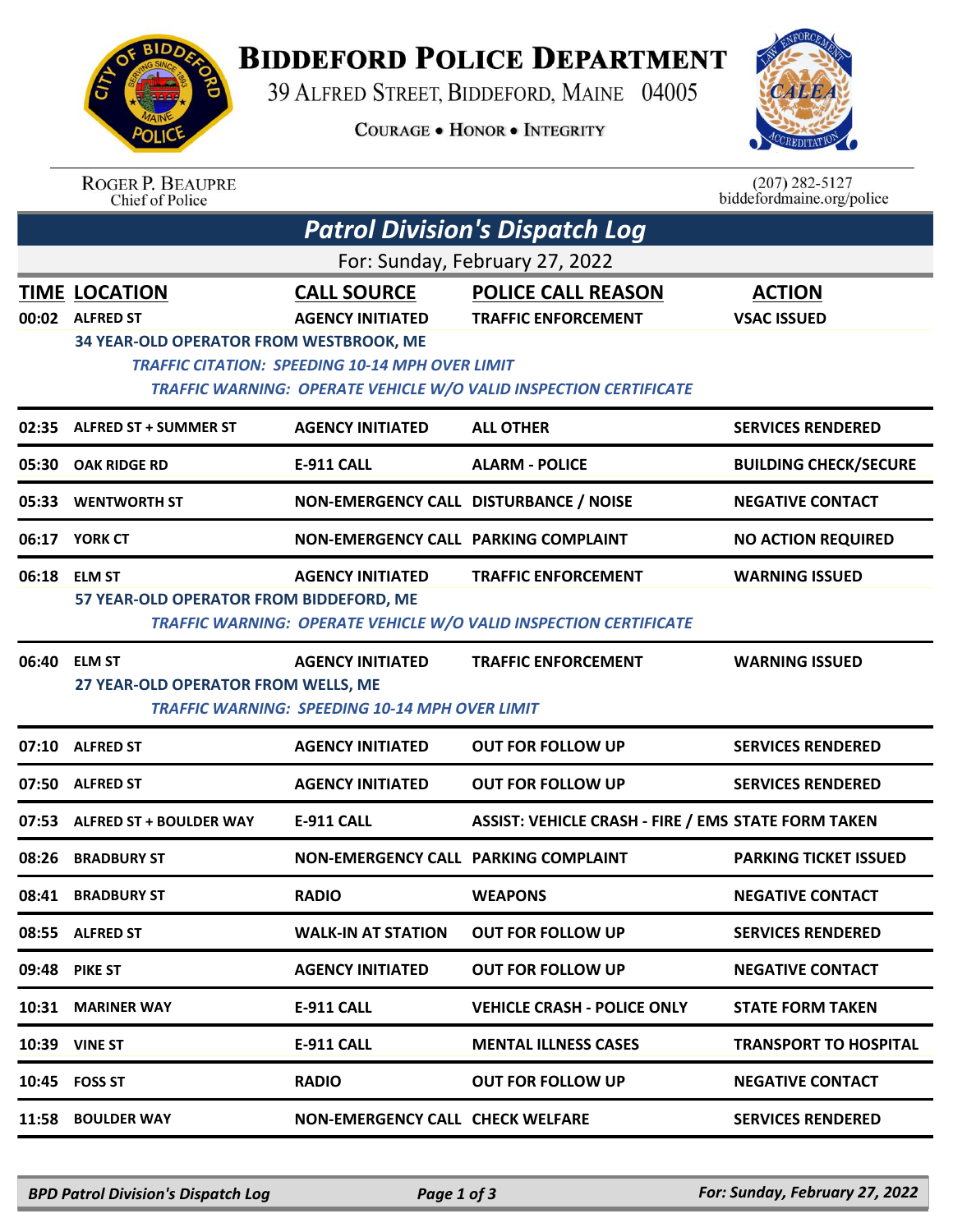| <b>MAIN ST</b><br><b>GREEN ST</b><br>22:52 FOSS ST                                                                                                                                                                                                                                        | <b>AGENCY INITIATED</b><br><b>E-911 CALL</b>        | <b>OUT FOR FOLLOW UP</b><br><b>DISTURBANCE / NOISE</b><br>NON-EMERGENCY CALL DOMESTIC COMPLAINTS                                                       | <b>PAPERWORK SERVED</b><br><b>WARNING ISSUED</b><br><b>NEGATIVE CONTACT</b>                                                                                                                                           |  |  |  |  |  |
|-------------------------------------------------------------------------------------------------------------------------------------------------------------------------------------------------------------------------------------------------------------------------------------------|-----------------------------------------------------|--------------------------------------------------------------------------------------------------------------------------------------------------------|-----------------------------------------------------------------------------------------------------------------------------------------------------------------------------------------------------------------------|--|--|--|--|--|
|                                                                                                                                                                                                                                                                                           |                                                     |                                                                                                                                                        |                                                                                                                                                                                                                       |  |  |  |  |  |
|                                                                                                                                                                                                                                                                                           |                                                     |                                                                                                                                                        |                                                                                                                                                                                                                       |  |  |  |  |  |
|                                                                                                                                                                                                                                                                                           |                                                     |                                                                                                                                                        |                                                                                                                                                                                                                       |  |  |  |  |  |
| DEFENDANT: JUVENILE - E  AGE: 15  RESIDENT OF: BIDDEFORD, ME<br><b>CHARGE: CRIMINAL MISCHIEF</b>                                                                                                                                                                                          |                                                     |                                                                                                                                                        |                                                                                                                                                                                                                       |  |  |  |  |  |
| 20:49 ALFRED ST                                                                                                                                                                                                                                                                           | <b>WALK-IN AT STATION</b>                           | <b>PAPERWORK</b>                                                                                                                                       | <b>SUMMONS ISSUED</b>                                                                                                                                                                                                 |  |  |  |  |  |
| 21 YEAR-OLD OPERATOR FROM SOUTH PORTLAND, ME                                                                                                                                                                                                                                              | <b>TRAFFIC WARNING: FAILURE TO REGISTER VEHICLE</b> | <b>TRAFFIC WARNING: FAILING TO NOTIFY STATE OF NAME AND ADDRESS CHANGE</b><br><b>TRAFFIC WARNING: OPERATE VEHICLE W/O VALID INSPECTION CERTIFICATE</b> |                                                                                                                                                                                                                       |  |  |  |  |  |
| 20:31 LESSARD AVE + ELM ST                                                                                                                                                                                                                                                                | <b>AGENCY INITIATED</b>                             | <b>TRAFFIC ENFORCEMENT</b>                                                                                                                             | <b>WARNING ISSUED</b>                                                                                                                                                                                                 |  |  |  |  |  |
| 20:10 HILL ST                                                                                                                                                                                                                                                                             | NON-EMERGENCY CALL CHECK WELFARE                    |                                                                                                                                                        | <b>UNFOUNDED</b>                                                                                                                                                                                                      |  |  |  |  |  |
| 18:50 SADIE LN                                                                                                                                                                                                                                                                            | E-911 CALL                                          | <b>ASSIST: MEDICAL W/ ASSIST</b>                                                                                                                       | <b>TRANSPORT TO HOSPITAL</b>                                                                                                                                                                                          |  |  |  |  |  |
| <b>18:39 MAIN ST</b>                                                                                                                                                                                                                                                                      | <b>AGENCY INITIATED</b>                             | <b>SUSPICION</b>                                                                                                                                       | <b>SERVICES RENDERED</b>                                                                                                                                                                                              |  |  |  |  |  |
| 17:11 ALFRED ST                                                                                                                                                                                                                                                                           | <b>AGENCY INITIATED</b>                             | <b>OUT FOR FOLLOW UP</b>                                                                                                                               | <b>SERVICES RENDERED</b>                                                                                                                                                                                              |  |  |  |  |  |
| <b>ANDREWS RD</b>                                                                                                                                                                                                                                                                         | <b>NON-EMERGENCY CALL SUSPICION</b>                 |                                                                                                                                                        | <b>SERVICES RENDERED</b>                                                                                                                                                                                              |  |  |  |  |  |
| <b>AGENCY INITIATED</b><br>17:06 HILL ST + VINCENT AVE<br><b>TRAFFIC ENFORCEMENT</b><br><b>SUMMONS ISSUED</b><br>DEFENDANT: CHARLES P DOMENIE  AGE: 36  RESIDENT OF: BIDDEFORD, ME<br><b>CHARGE: FAILURE TO REGISTER VEHICLE</b><br><b>TRAFFIC WARNING: SPEEDING 10-14 MPH OVER LIMIT</b> |                                                     |                                                                                                                                                        |                                                                                                                                                                                                                       |  |  |  |  |  |
| 16:19 ALFRED ST                                                                                                                                                                                                                                                                           | <b>AGENCY INITIATED</b>                             | <b>OUT FOR FOLLOW UP</b>                                                                                                                               | <b>SERVICES RENDERED</b>                                                                                                                                                                                              |  |  |  |  |  |
| 16:03 MT VERNON ST                                                                                                                                                                                                                                                                        | <b>AGENCY INITIATED</b>                             | <b>OUT FOR FOLLOW UP</b>                                                                                                                               | <b>SERVICES RENDERED</b>                                                                                                                                                                                              |  |  |  |  |  |
| 15:44 BOULDER WAY                                                                                                                                                                                                                                                                         | <b>AGENCY INITIATED</b>                             | <b>SHOPLIFTING</b>                                                                                                                                     | <b>SERVICES RENDERED</b>                                                                                                                                                                                              |  |  |  |  |  |
| 15:41 BOULDER WAY                                                                                                                                                                                                                                                                         | <b>AGENCY INITIATED</b>                             | <b>OUT FOR FOLLOW UP</b>                                                                                                                               | <b>SERVICES RENDERED</b>                                                                                                                                                                                              |  |  |  |  |  |
| 15:37 ALFRED ST                                                                                                                                                                                                                                                                           | <b>AGENCY INITIATED</b>                             | <b>OUT FOR FOLLOW UP</b>                                                                                                                               | <b>SERVICES RENDERED</b>                                                                                                                                                                                              |  |  |  |  |  |
| 15:24 SUMMER ST                                                                                                                                                                                                                                                                           | <b>AGENCY INITIATED</b>                             | <b>TRESPASSING</b>                                                                                                                                     | <b>REPORT TAKEN</b>                                                                                                                                                                                                   |  |  |  |  |  |
| 15:22 SOUTH ST + MCKENNEY DR                                                                                                                                                                                                                                                              |                                                     | <b>TRAFFIC ENFORCEMENT</b>                                                                                                                             | <b>WARNING ISSUED</b>                                                                                                                                                                                                 |  |  |  |  |  |
| <b>15:10 GOVE ST</b>                                                                                                                                                                                                                                                                      | <b>AGENCY INITIATED</b>                             | <b>OUT FOR FOLLOW UP</b>                                                                                                                               | <b>SERVICES RENDERED</b>                                                                                                                                                                                              |  |  |  |  |  |
| <b>MEDICAL CENTER DR</b>                                                                                                                                                                                                                                                                  |                                                     |                                                                                                                                                        |                                                                                                                                                                                                                       |  |  |  |  |  |
| 14:08 ALFRED ST                                                                                                                                                                                                                                                                           | <b>E-911 CALL</b>                                   | <b>ASSIST: MEDICAL</b>                                                                                                                                 | <b>TRANSPORT TO HOSPITAL</b>                                                                                                                                                                                          |  |  |  |  |  |
| 13:43 ALFRED ST + BOULDER WAY                                                                                                                                                                                                                                                             | <b>E-911 CALL</b>                                   | <b>ASSIST: VEHICLE CRASH - FIRE / EMS STATE FORM TAKEN</b>                                                                                             |                                                                                                                                                                                                                       |  |  |  |  |  |
| 11:58 SHOPS WAY                                                                                                                                                                                                                                                                           |                                                     |                                                                                                                                                        | <b>ACTION</b><br><b>NEGATIVE CONTACT</b>                                                                                                                                                                              |  |  |  |  |  |
|                                                                                                                                                                                                                                                                                           | <b>TIME LOCATION</b>                                | <b>CALL SOURCE</b><br><b>AGENCY INITIATED</b><br>32 YEAR-OLD OPERATOR FROM DAYTON, ME                                                                  | <b>POLICE CALL REASON</b><br><b>NON-EMERGENCY CALL CHECK WELFARE</b><br>NON-EMERGENCY CALL ATTEMPTED/THREATENED SUICIDE SERVICES RENDERED<br><b>TRAFFIC WARNING: OPERATE VEHICLE W/O VALID INSPECTION CERTIFICATE</b> |  |  |  |  |  |